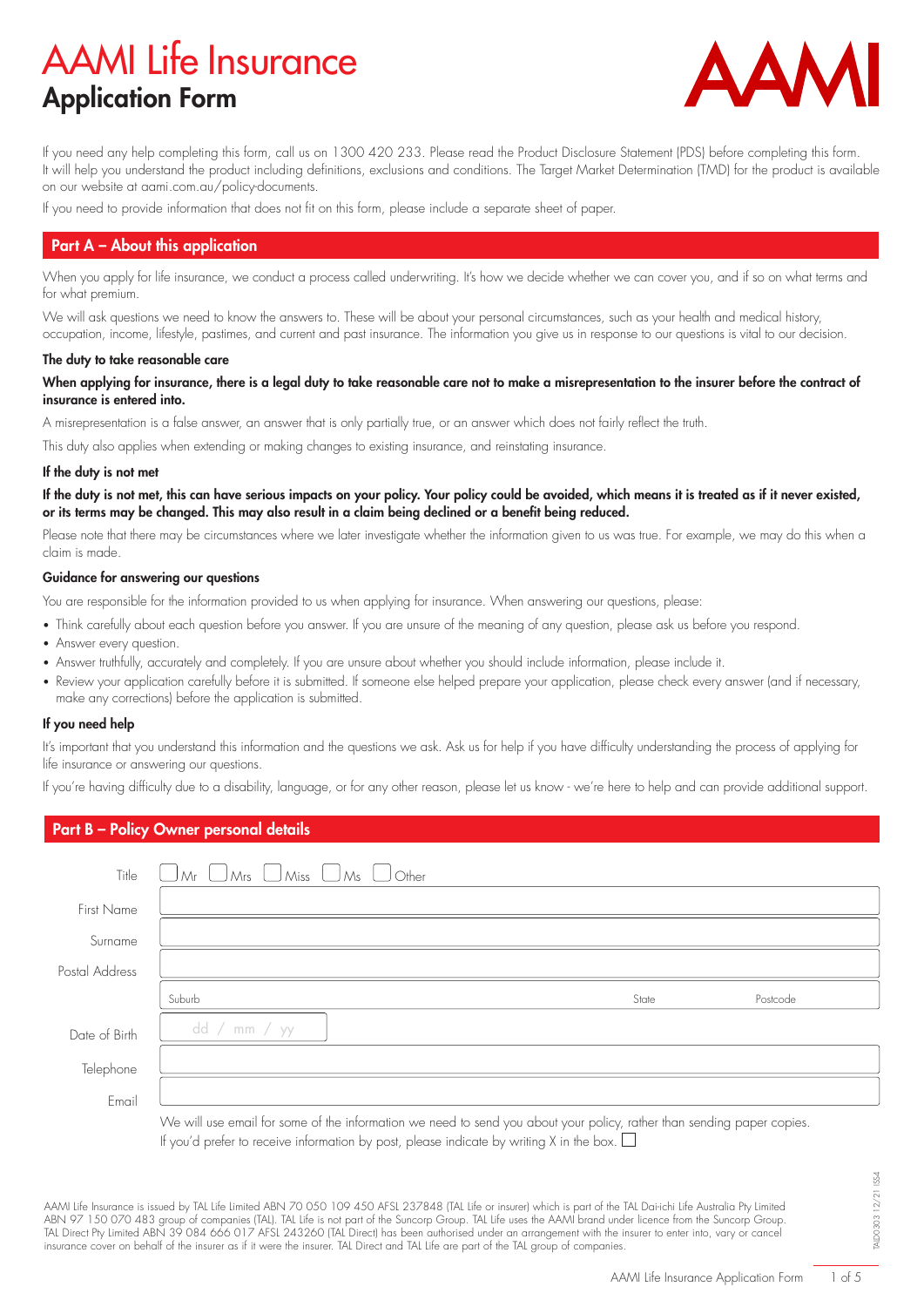| Part C - Life to be Insured personal details                                            |                                                                                                                                                              |                                                                                                                                                |
|-----------------------------------------------------------------------------------------|--------------------------------------------------------------------------------------------------------------------------------------------------------------|------------------------------------------------------------------------------------------------------------------------------------------------|
|                                                                                         | Life to be Insured 1                                                                                                                                         | Life to be Insured 2                                                                                                                           |
| Title                                                                                   | Other<br>Miss<br>Mr<br>Mrs<br>Ms                                                                                                                             | Miss<br>Other<br>Mr<br>Mrs<br>Ms                                                                                                               |
| <b>First Name</b>                                                                       |                                                                                                                                                              |                                                                                                                                                |
| Surname                                                                                 |                                                                                                                                                              |                                                                                                                                                |
| Postal Address                                                                          |                                                                                                                                                              |                                                                                                                                                |
|                                                                                         | Suburb                                                                                                                                                       | Suburb                                                                                                                                         |
|                                                                                         | Postcode<br>State                                                                                                                                            | State<br>Postcode                                                                                                                              |
| Date of Birth                                                                           | dd / mm /<br>уу                                                                                                                                              | dd / mm /<br>уу                                                                                                                                |
| Daytime Phone                                                                           |                                                                                                                                                              |                                                                                                                                                |
| Mobile Phone                                                                            |                                                                                                                                                              |                                                                                                                                                |
| Are you a permanent<br>Australian resident?                                             | No<br>Yes                                                                                                                                                    | $\overline{\mathsf{N}}$<br>Yes                                                                                                                 |
| Do you have another Life and/or                                                         | l No<br>Yes                                                                                                                                                  | Yes                                                                                                                                            |
| Trauma Insurance policy?                                                                | If Yes, do you intend to keep this policy/ies? L<br>J Yes<br>l No                                                                                            | If Yes, do you intend to keep this policy/ies? [<br>JNo<br>_J Yes                                                                              |
|                                                                                         | If yes, please provide details including name of insurer,<br>type of cover and sum insured.                                                                  | If yes, please provide details including name of insurer,<br>type of cover and sum insured.                                                    |
|                                                                                         |                                                                                                                                                              |                                                                                                                                                |
|                                                                                         |                                                                                                                                                              |                                                                                                                                                |
| What is your current occupation?                                                        |                                                                                                                                                              |                                                                                                                                                |
| What is your gross annual income (before<br>tax)? If you're self-employed, this is your |                                                                                                                                                              |                                                                                                                                                |
| income less your business expenses.                                                     |                                                                                                                                                              |                                                                                                                                                |
| Are you receiving any kind<br>of government benefit?                                    | l No<br>Yes<br>If Yes, provide details                                                                                                                       | J <sub>No</sub><br>Yes<br>If Yes, provide details                                                                                              |
|                                                                                         |                                                                                                                                                              |                                                                                                                                                |
|                                                                                         |                                                                                                                                                              |                                                                                                                                                |
|                                                                                         |                                                                                                                                                              |                                                                                                                                                |
| Part D - Life to be Insured cover details                                               |                                                                                                                                                              |                                                                                                                                                |
| Cover option                                                                            | We've designed Life Insurance to give you more cover options - offering you a choice to add Major Illness Cover and/or Cancer Cover.<br>Life to be Insured 1 | Life to be Insured 2                                                                                                                           |
| Choose your Comprehensive                                                               | Up to a maximum of \$1.5 million.                                                                                                                            | Up to a maximum of \$1.5 million.                                                                                                              |
| Life Cover benefit amount                                                               | \$500,000<br>\$100,000<br>\$250,000                                                                                                                          | \$100,000<br>\$250,000<br>\$500,000                                                                                                            |
|                                                                                         | \$1.25 million<br>\$750,000<br>\$1 million                                                                                                                   | \$750,000<br>\$1.25 million<br>\$1 million<br>$$1.5$ million                                                                                   |
|                                                                                         | $$1.5$ million<br>Other amount \$                                                                                                                            | Other amount \$                                                                                                                                |
| Optional Severity Based Illness Cover                                                   | Choose Major Illness Cover and/or Cancer Cover. Either way you can select up to a total value of \$250,000                                                   |                                                                                                                                                |
|                                                                                         | <b>Major Illness Cover</b>                                                                                                                                   | for each life insured. Note that your optional cover cannot exceed your Comprehensive Life Cover benefit amount.<br><b>Major Illness Cover</b> |
|                                                                                         | \$10,000<br>\$25,000<br>\$50,000                                                                                                                             | \$25,000<br>\$50,000<br>\$10,000                                                                                                               |
|                                                                                         | \$100,000<br>\$150,000<br>\$200,000                                                                                                                          | \$150,000<br>\$200,000<br>\$100,000                                                                                                            |
|                                                                                         | \$250,000<br>Other amount \$                                                                                                                                 | \$250,000                                                                                                                                      |
|                                                                                         | <b>Cancer Cover</b>                                                                                                                                          | Other amount \$<br><b>Cancer Cover</b>                                                                                                         |
|                                                                                         | \$10,000<br>\$25,000<br>\$50,000                                                                                                                             | \$10,000<br>\$25,000<br>\$50,000                                                                                                               |
|                                                                                         | \$200,000<br>\$100,000<br>\$150,000                                                                                                                          | \$200,000<br>\$100,000<br>\$150,000                                                                                                            |
|                                                                                         | \$250,000                                                                                                                                                    | \$250,000                                                                                                                                      |
|                                                                                         | Other amount \$                                                                                                                                              | Other amount \$                                                                                                                                |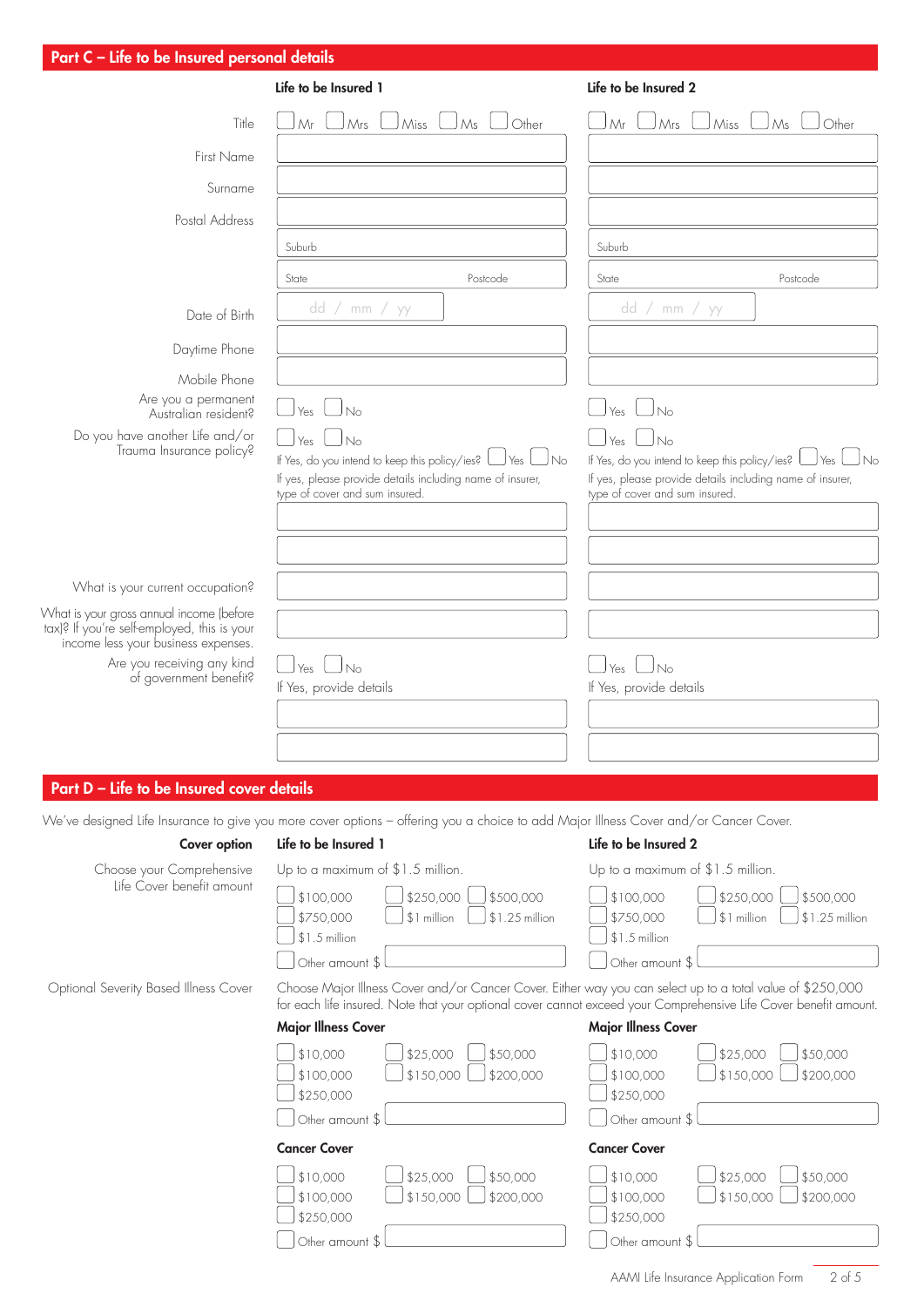# Part E - Medical history and lifestyle

| This section needs to be completed by each Life to be Insured. |                                                                                                                                                                                                                                                                                               | Life to be Insured 1                                                              | Life to be Insured 2           |  |
|----------------------------------------------------------------|-----------------------------------------------------------------------------------------------------------------------------------------------------------------------------------------------------------------------------------------------------------------------------------------------|-----------------------------------------------------------------------------------|--------------------------------|--|
| 1.                                                             | What is your height?                                                                                                                                                                                                                                                                          | ft<br>$[cm]$ $OR$<br>in                                                           | $(cm)$ $OR$<br>Ħ<br>in         |  |
| 2.                                                             | What is your weight?                                                                                                                                                                                                                                                                          | $(kg)$ $OR$<br>pounds                                                             | $\overline{[kg]}$ OR<br>pounds |  |
| 3.                                                             | Do you take part in, or have definite plans to take part in, any sports or hazardous<br>activities such as football, aviation, diving or motor sports?                                                                                                                                        | $\Box$ No<br>Yes                                                                  | l No<br>Yes                    |  |
| 4.                                                             | In the next 12 months, do you intend to travel, work or reside overseas for more than<br>3 months anywhere other than New Zealand, the UK, Europe, the USA or Canada?                                                                                                                         | $\overline{\phantom{a}}$ $\overline{\phantom{a}}$ $\overline{\phantom{a}}$<br>Yes | I <sub>No</sub><br>Yes         |  |
| 5.                                                             | Have you ever had or received medical advice or treatment for any of the following?                                                                                                                                                                                                           |                                                                                   |                                |  |
|                                                                | a) Any heart condition, including high blood pressure, high cholesterol, a heart<br>murmur, chest pain or palpitations?                                                                                                                                                                       | Yes<br>– JNo                                                                      | Yes<br><b>No</b>               |  |
|                                                                | b) Any cancer, tumour, lump, skin cancer, cyst, polyp or growth?                                                                                                                                                                                                                              | Yes<br>No                                                                         | No<br>Yes                      |  |
|                                                                | c) Diabetes, raised blood sugar levels or hepatitis?                                                                                                                                                                                                                                          | N <sub>0</sub><br>Yes                                                             | Yes<br>No                      |  |
|                                                                | d) Gall bladder, hernia, gastro-oesophageal reflux or any kidney, liver, bowel or<br>stomach condition?                                                                                                                                                                                       | $J_{\text{No}}$<br>Yes                                                            | No<br>Yes                      |  |
|                                                                | e) Asthma, sleep apnoea or any respiratory or lung condition?                                                                                                                                                                                                                                 | Yes<br>No                                                                         | Yes<br>No                      |  |
|                                                                | f) Epilepsy, multiple sclerosis, paralysis, embolism or stroke?                                                                                                                                                                                                                               | Yes<br>No                                                                         | No<br>Yes                      |  |
|                                                                | g) Any type of brain, nervous system or circulatory condition, tremor, double vision,<br>or problems with balance and co-ordination?                                                                                                                                                          | JNo<br>Yes                                                                        | <b>No</b><br>Yes               |  |
|                                                                | h) An abnormal breast check or abnormal pap smear, anaemia or any condition<br>of the bladder, cervix, ovary, uterus or endometrium? (Female only)                                                                                                                                            | Yes<br>_J No                                                                      | No<br>Yes                      |  |
| 6.                                                             | Have you in the past 3 years had any mental health or nervous condition,<br>depression, anxiety or attempted suicide?                                                                                                                                                                         | Yes<br>$\vert \vert_{N_o}$                                                        | I No<br>Yes                    |  |
| 7.                                                             | Apart from the above, have you in the past 5 years been in hospital, or seen<br>a Doctor or other health professional for any other condition which has lasted<br>more than 14 days, or been prescribed medication for more than 14 days?                                                     | Yes<br>$\Box$ No                                                                  | l No<br>Yes                    |  |
| 8.                                                             | Other than what you've already disclosed, do you have any ongoing medical<br>conditions, or do you intend seeking or have you been advised to seek, medical<br>advice or treatment for any current medical concern, or are you awaiting the<br>results of any medical tests / investigations? | Yes<br>J No                                                                       | Yes<br>No                      |  |
| 9.                                                             | Have you smoked in the last 12 months?                                                                                                                                                                                                                                                        | No<br>Yes                                                                         | Yes<br>No                      |  |
|                                                                | If Yes, how many per day?                                                                                                                                                                                                                                                                     | per day                                                                           | per day                        |  |
| 10.                                                            | Have you been advised by your doctor to stop drinking or to cut back<br>on the amount of alcohol you drink other than while taking antibiotics,<br>anti-inflammatory medication or (females only) during pregnancy?                                                                           | $J_{\text{No}}$<br>Yes                                                            | <b>No</b><br>Yes               |  |
|                                                                | 11. Have you:                                                                                                                                                                                                                                                                                 |                                                                                   |                                |  |
|                                                                | a) Ever used recreational or non-prescription drugs or taken any drug other than<br>as medically directed?                                                                                                                                                                                    | – JNo<br>Yes                                                                      | <b>No</b><br>Yes               |  |
|                                                                | b) Ever tested positive for HIV/AIDS, or are you awaiting the results of an HIV test?                                                                                                                                                                                                         | Yes<br>No                                                                         | Yes<br>No                      |  |
|                                                                | c) In the last 2 years, have you engaged in any activity reasonably expected<br>to increase the risk of exposure to the HIV/AIDS virus?                                                                                                                                                       | Yes<br>JNo                                                                        | No<br>Yes                      |  |
|                                                                | 12. Has your biological mother, father, sister or brother been diagnosed<br>prior to age 65 with any of the following:                                                                                                                                                                        |                                                                                   |                                |  |
|                                                                | a) Cancer                                                                                                                                                                                                                                                                                     | No<br>Yes                                                                         | Yes<br>No                      |  |
|                                                                | b) Heart disease or heart attack                                                                                                                                                                                                                                                              | No<br>Yes                                                                         | No<br>Yes                      |  |
|                                                                | c) Diabetes                                                                                                                                                                                                                                                                                   | Yes<br>No                                                                         | Yes<br>No                      |  |
|                                                                | d) Polycystic kidney disease                                                                                                                                                                                                                                                                  | No<br>Yes                                                                         | No<br>Yes                      |  |
|                                                                | e) Huntington's disease, multiple sclerosis, motor neurone disease,<br>Parkinson's disease or any other hereditary disorder.                                                                                                                                                                  | I No<br>Yes                                                                       | No<br>Yes                      |  |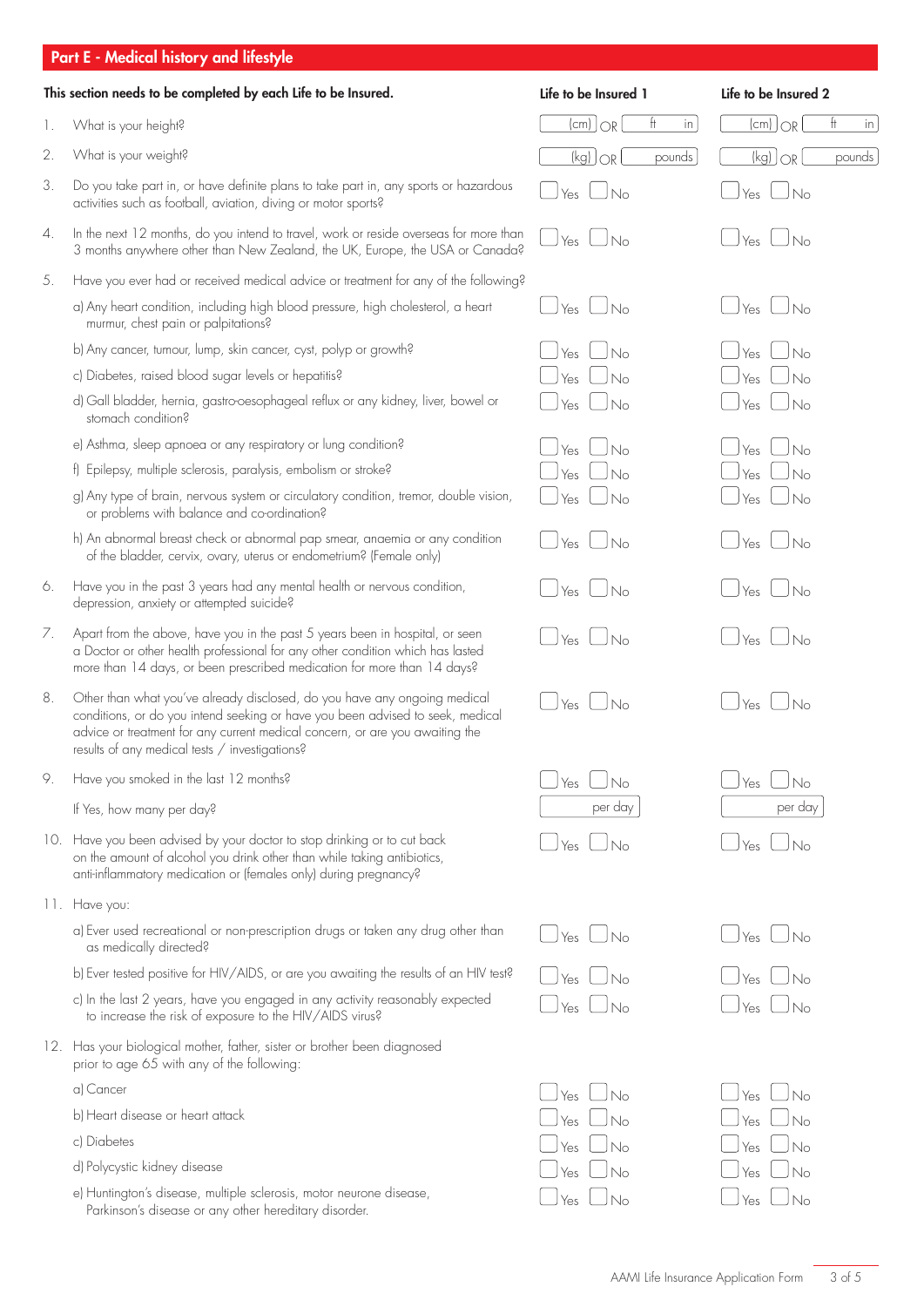| Part F - Your payment & banking details         |                                                                                                                                                                                                                                                                                                                                                       |
|-------------------------------------------------|-------------------------------------------------------------------------------------------------------------------------------------------------------------------------------------------------------------------------------------------------------------------------------------------------------------------------------------------------------|
| Step 1: How often do you want to pay?           |                                                                                                                                                                                                                                                                                                                                                       |
| Fortnightly on                                  | Monday<br>Wednesday U Thursday<br>J Tuesday l<br>Friday                                                                                                                                                                                                                                                                                               |
| <b>OR</b>                                       | dd<br>mm<br>yy<br>with first payment starting on<br>(enter a date within the next 14 days).                                                                                                                                                                                                                                                           |
| Monthly on                                      | dd<br>(enter a day of your choice between 1st and 28th)                                                                                                                                                                                                                                                                                               |
| <b>OR</b>                                       | Annually                                                                                                                                                                                                                                                                                                                                              |
| Step 2: Payment method                          |                                                                                                                                                                                                                                                                                                                                                       |
| Tick one method and<br>provide relevant details | Direct Debit $OR$ $\Box$ Credit Card                                                                                                                                                                                                                                                                                                                  |
|                                                 | <b>Direct Debit Request:</b> I request and authorise National Australia Bank Limited (BSB: 082-057) to directly debit my<br>premiums from my account detailed below, in favour of the insurer, TAL Life Limited (user number: 245397), using<br>the direct debit system. I acknowledge that this debit will appear as 'AAMI Life' on bank statements. |
| Name of Financial Institution                   |                                                                                                                                                                                                                                                                                                                                                       |
| <b>Account Name</b>                             |                                                                                                                                                                                                                                                                                                                                                       |
| <b>BSB Number</b>                               |                                                                                                                                                                                                                                                                                                                                                       |
| <b>Account Number</b>                           |                                                                                                                                                                                                                                                                                                                                                       |
| $- - OR - - -$                                  | <b>Credit Card Payment:</b> I authorise the debit of my premium from my                                                                                                                                                                                                                                                                               |
|                                                 | mm<br>yy<br>Visa<br>Mastercard<br>Expiry                                                                                                                                                                                                                                                                                                              |
| <b>Account Name</b>                             |                                                                                                                                                                                                                                                                                                                                                       |
| Credit Card Number                              |                                                                                                                                                                                                                                                                                                                                                       |
|                                                 |                                                                                                                                                                                                                                                                                                                                                       |
| <b>Part G - Your privacy</b>                    |                                                                                                                                                                                                                                                                                                                                                       |

This Privacy Statement is given on behalf of TAL Life and AAMI. In this section "TAL Life" means TAL Life Limited ABN 70 050 109 450 and its related companies that assist it to provide its services, "AAMI" means a member of the Suncorp Group of companies (Suncorp), "we/us" means TAL Life and AAMI collectively (or singularly/separately where the context requires) and "you/your" means the life to be insured and/or the policy owner as the context requires.

The ways in which we collect, secure, hold, use and disclose personal and sensitive information (your information) is explained in the 'Your Privacy' section of the PDS and in our privacy policies. These policies can be obtained online at tal.com.au/privacy and aami.com.au/privacy or by contacting us, and are free of charge on request.

If you have any questions about the way in which your information is managed, or would like a paper copy of our privacy policies, please contact us by phone on 1300 420 233 or by email to customerservice@aamilifeinsurance.com.au.